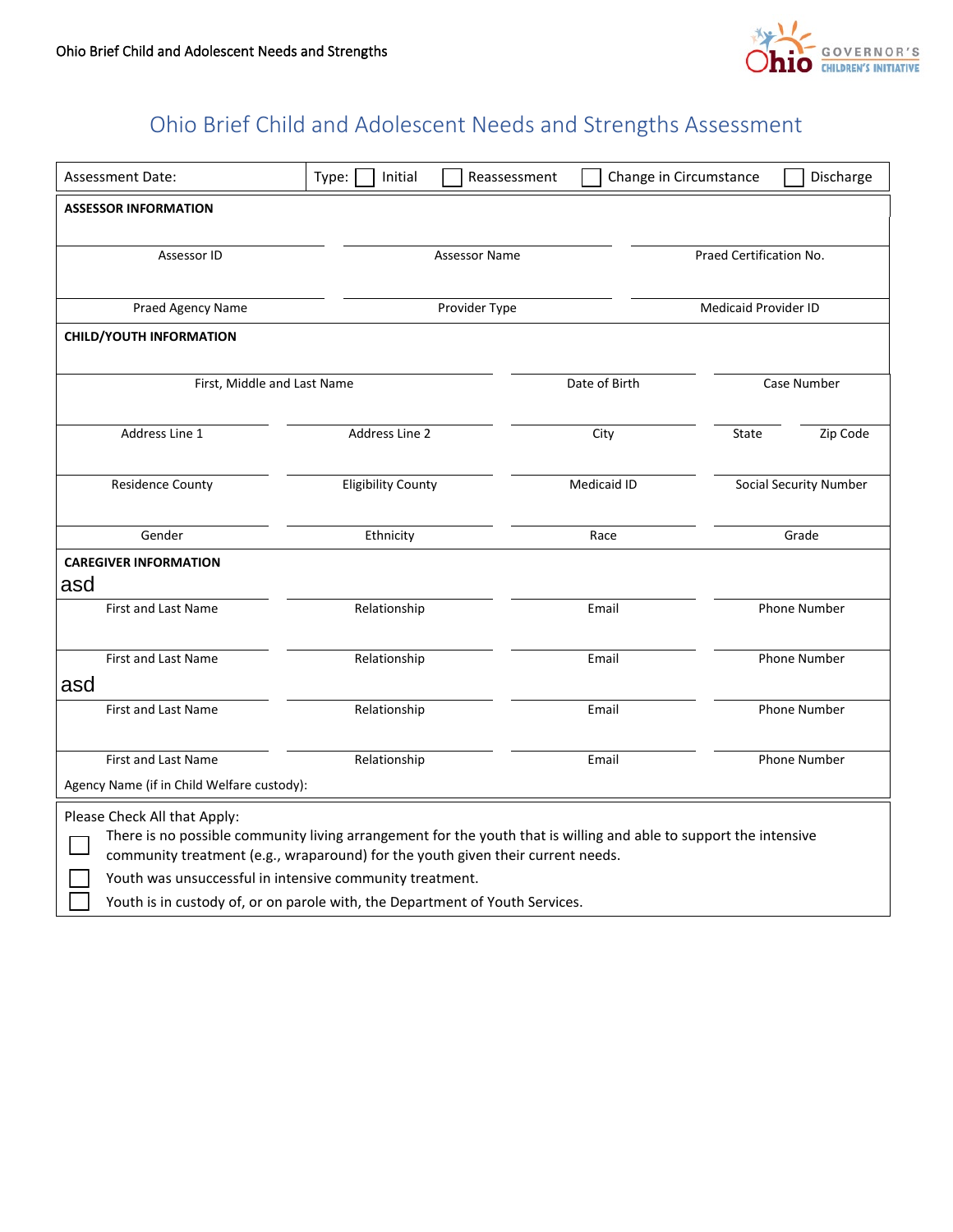For the **Strengths**, use the following categories and action levels:

- 0 Well-developed, centerpiece strength; may be used as a centerpiece in an intervention/action plan.
- 1 Identified and useful strength. Strength will be used, maintained or built upon as part of the plan. May require some effort to develop strength into a centerpiece strength.
- 2 Strengths have been identified but require strength-building efforts before they can be effectively utilized as part of a plan. Identified but not useful.
- 3 An area in which no current strength is identified; efforts may be recommended to develop a strength in this area.

| <b>STRENGTHS DOMAIN (Ages 6+)</b>                                                                                      |             |                         |   |
|------------------------------------------------------------------------------------------------------------------------|-------------|-------------------------|---|
| Items                                                                                                                  | 3<br>0<br>2 |                         | 0 |
| <b>Family Strengths</b>                                                                                                |             | Resiliency              |   |
| Interpersonal                                                                                                          |             | <b>Natural Supports</b> |   |
| Please write a rationale for Centerpiece ('0') and Useful ('1') Strengths, as well as Strengths to Build ('2' or '3'). |             |                         |   |

For the **Needs Domains**, use the following categories and action levels:

- 0 No evidence of any needs; no need for action.
- 1 Identified need that requires monitoring, watchful waiting, or preventive action based on history, suspicion or disagreement.
- 2 Action is required to ensure that the identified need is addressed; need is interfering with functioning.
- 3 Need is dangerous or disabling; requires immediate and/or intensive action.

| LIFE FUNCTIONING DOMAIN (Ages 6+)                                                                                 |                                                                           |                                                                                            |           |                                                     |
|-------------------------------------------------------------------------------------------------------------------|---------------------------------------------------------------------------|--------------------------------------------------------------------------------------------|-----------|-----------------------------------------------------|
| <b>Items</b>                                                                                                      | $\mathbf{0}$<br>$\overline{2}$<br>$\overline{\mathbf{3}}$<br>$\mathbf{1}$ |                                                                                            | <b>NA</b> | $\mathbf{0}$<br>$\mathbf{1}$<br>$\overline{2}$<br>3 |
| <b>Family Functioning</b><br>Living Situation<br><b>Social Functioning</b><br>Developmental/Intellectual<br>Legal |                                                                           | Medical/Physical<br>Sleep<br>School<br><b>Decision Making</b><br>14+: Medication Adherence |           |                                                     |
| Please write a rationale for any item in the Life Functioning Domain rated actionable ('2' or '3').               |                                                                           |                                                                                            |           |                                                     |
|                                                                                                                   |                                                                           |                                                                                            |           |                                                     |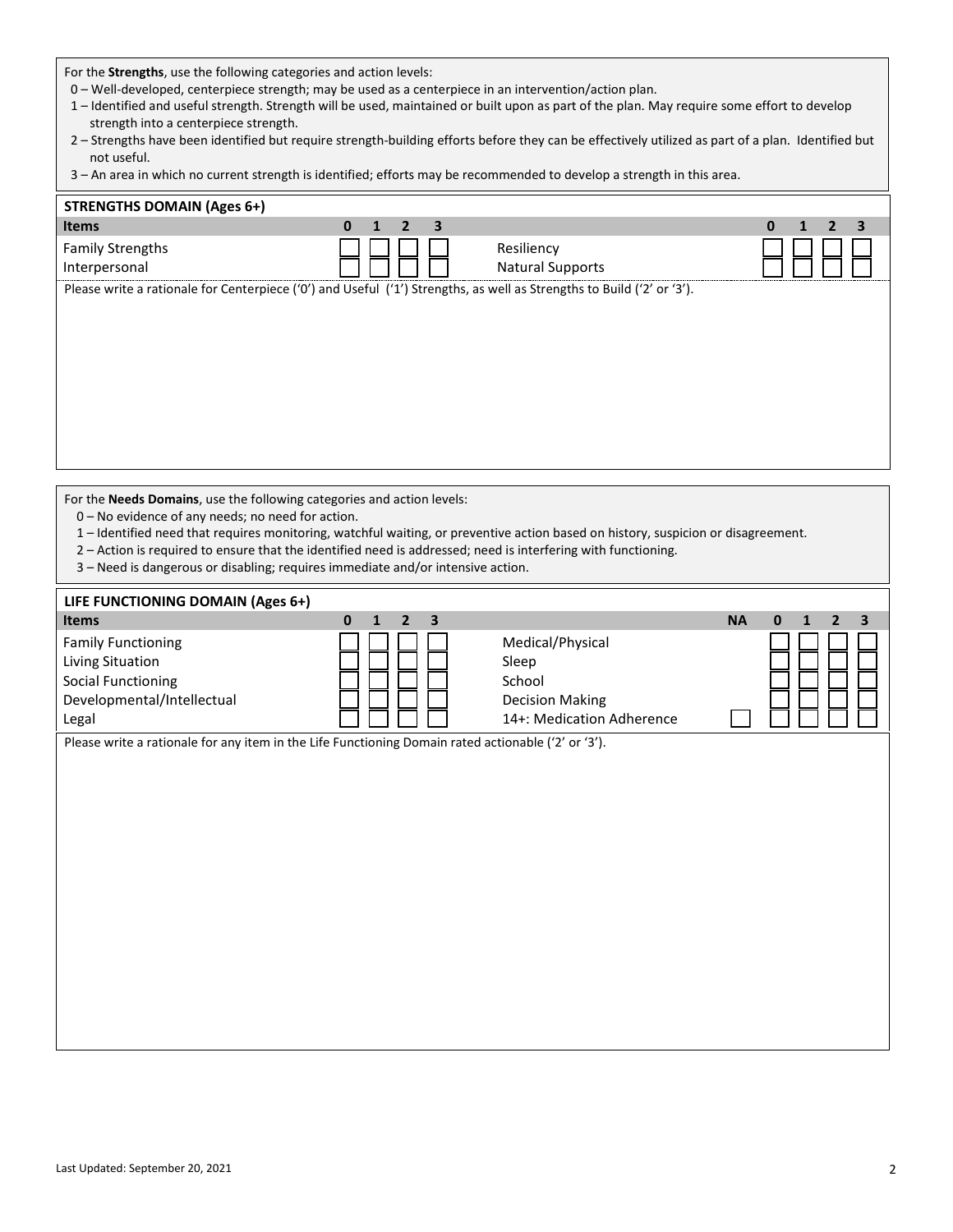| BEHAVIORAL/EMOTIONAL NEEDS DOMAIN (Ages 6+)                                                                                                                                                                                                                                                                                           |                                                                                                    |                                                                                                                                        |                     |  |  |  |  |
|---------------------------------------------------------------------------------------------------------------------------------------------------------------------------------------------------------------------------------------------------------------------------------------------------------------------------------------|----------------------------------------------------------------------------------------------------|----------------------------------------------------------------------------------------------------------------------------------------|---------------------|--|--|--|--|
| <b>Items</b>                                                                                                                                                                                                                                                                                                                          | $\mathbf{0}$<br>$\overline{2}$<br>3<br>$\mathbf{1}$                                                | <b>NA</b><br>$\mathbf{0}$<br>$\mathbf{1}$                                                                                              | $\overline{2}$<br>3 |  |  |  |  |
| Psychosis (Thought Disorder)<br>Impulsivity/Hyperactivity<br>Depression<br>Anxiety<br><b>Oppositional Behavior</b><br>Conduct (Antisocial Behavior)<br>Adjustment to Trauma                                                                                                                                                           | Anger Control<br>Substance Use <sup>1</sup><br>Somatization                                        | <b>Eating Disturbances</b><br><b>Attachment Difficulties</b><br><b>Behavioral Regressions</b><br>14+: Interpersonal Problems           |                     |  |  |  |  |
| Please write a rationale for any item in the Behavioral/Emotional Needs Domain rated actionable ('2' or '3').<br>environmental influences on use of substances.                                                                                                                                                                       |                                                                                                    | 1-- For Substance Use, please describe the substance type, severity and duration of substance use, and impact of peer, parental and/or |                     |  |  |  |  |
|                                                                                                                                                                                                                                                                                                                                       |                                                                                                    |                                                                                                                                        |                     |  |  |  |  |
| <b>RISK BEHAVIORS DOMAIN (Ages 6+)</b>                                                                                                                                                                                                                                                                                                |                                                                                                    |                                                                                                                                        |                     |  |  |  |  |
| <b>Items</b><br>Suicide Risk<br>Non-Suicidal Self-Injurious Behavior<br>Other Self-Harm (Recklessness)<br>Danger to Others<br>Delinquent Behavior                                                                                                                                                                                     | $\mathbf{0}$<br>$\mathbf{1}$<br>$\overline{2}$<br>3<br>Runaway <sup>2</sup><br><b>Fire Setting</b> | 0<br>1<br><b>Intentional Misbehavior</b><br>Victimization/Exploitation <sup>3</sup><br>Sexually Problematic Behavior                   | 2<br>3              |  |  |  |  |
| Please write a rationale for any item in the Risk Behaviors Domain rated actionable ('2' or '3').<br>2 - For Runaway, please describe frequency of running and the child/youth's destination when on the run.<br>3 - For Victimization/Exploitation (Sexual Exploitation), please consider this item in relation to the Runaway item. |                                                                                                    |                                                                                                                                        |                     |  |  |  |  |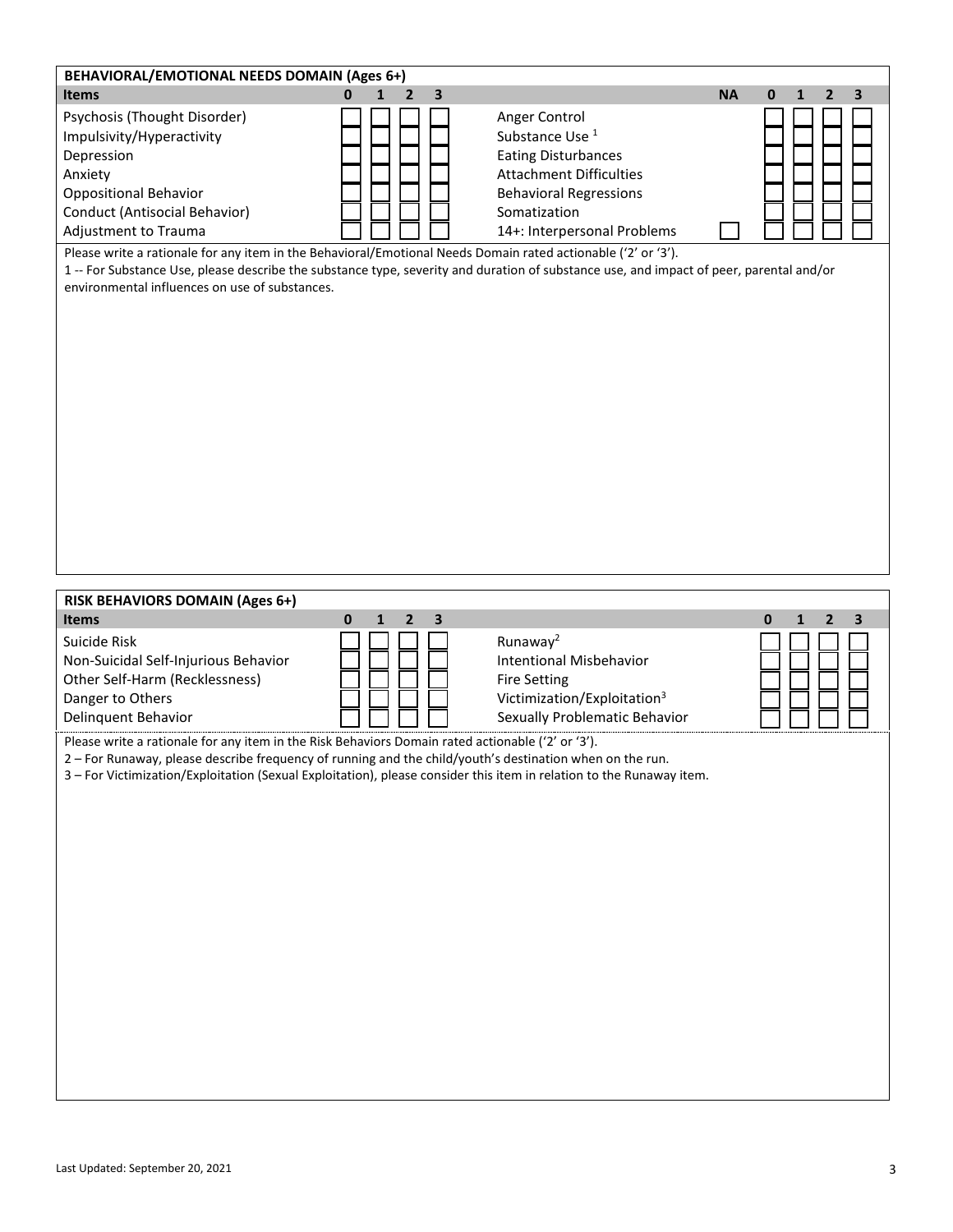| <b>EARLY CHILDHOOD DOMAIN (Birth thru age 5)</b>                                                                                                                                                                                                                                                                                                                                                                                                                                                                       |                                                                           |                                                                                                                                                                                                                                                                                                                                                                                          |                                                                 |
|------------------------------------------------------------------------------------------------------------------------------------------------------------------------------------------------------------------------------------------------------------------------------------------------------------------------------------------------------------------------------------------------------------------------------------------------------------------------------------------------------------------------|---------------------------------------------------------------------------|------------------------------------------------------------------------------------------------------------------------------------------------------------------------------------------------------------------------------------------------------------------------------------------------------------------------------------------------------------------------------------------|-----------------------------------------------------------------|
| <b>Items</b>                                                                                                                                                                                                                                                                                                                                                                                                                                                                                                           | <b>NA</b><br>$\overline{\mathbf{2}}$<br>$\mathbf{0}$<br>$\mathbf{1}$<br>3 |                                                                                                                                                                                                                                                                                                                                                                                          | <b>NA</b><br>$\mathbf 0$<br>$\overline{2}$<br>3<br>$\mathbf{1}$ |
| Challenges<br>Impulsivity/Hyperactivity<br>Depression<br>Anxiety<br>Oppositional (36 mos+)<br>Aggressive Behaviors (24 mos+)<br><b>Attachment Difficulties</b><br>Adjustment to Trauma<br>Regulatory<br><b>Atypical Behaviors</b><br>Sleep (12 mos+)<br>Functioning<br><b>Family Functioning</b><br><b>Early Education</b><br>Social and Emotional Functioning<br>Developmental/Intellectual<br>Medical/Physical<br>Please write a rationale for any item in the Early Childhood Domain rated actionable ('2' or '3'). |                                                                           | <b>Risk Behaviors &amp; Factors</b><br>Self-Harm (12 mos+)<br>Exploited<br>Sexually Problematic Behavior<br><b>Prenatal Care</b><br>Exposure<br>Labor and Delivery<br><b>Birth Weight</b><br>Failure to Thrive<br><b>Strengths</b><br><b>Family Strengths</b><br>Interpersonal<br><b>Natural Supports</b><br>Resiliency (Persistence & Adapt.)<br>Relationship Permanence<br>Playfulness |                                                                 |
|                                                                                                                                                                                                                                                                                                                                                                                                                                                                                                                        |                                                                           | CULTURAL FACTORS DOMAIN (All Ages. For Children birth thru age 5, rate this section for the family.)                                                                                                                                                                                                                                                                                     |                                                                 |
| <b>Items</b>                                                                                                                                                                                                                                                                                                                                                                                                                                                                                                           | $\mathbf{1}$<br>$\overline{2}$<br>3<br>$\mathbf{0}$                       |                                                                                                                                                                                                                                                                                                                                                                                          | $\mathbf{0}$<br>$\mathbf{1}$<br>2<br>з                          |
| <b>Cultural Stress</b>                                                                                                                                                                                                                                                                                                                                                                                                                                                                                                 |                                                                           | Cultural Differences within the Family                                                                                                                                                                                                                                                                                                                                                   |                                                                 |
| Please write a rationale for any item in the Cultural Factors Domain rated actionable ('2' or '3').                                                                                                                                                                                                                                                                                                                                                                                                                    |                                                                           |                                                                                                                                                                                                                                                                                                                                                                                          |                                                                 |
|                                                                                                                                                                                                                                                                                                                                                                                                                                                                                                                        |                                                                           |                                                                                                                                                                                                                                                                                                                                                                                          |                                                                 |
|                                                                                                                                                                                                                                                                                                                                                                                                                                                                                                                        |                                                                           |                                                                                                                                                                                                                                                                                                                                                                                          |                                                                 |
|                                                                                                                                                                                                                                                                                                                                                                                                                                                                                                                        |                                                                           |                                                                                                                                                                                                                                                                                                                                                                                          |                                                                 |
|                                                                                                                                                                                                                                                                                                                                                                                                                                                                                                                        |                                                                           |                                                                                                                                                                                                                                                                                                                                                                                          |                                                                 |
|                                                                                                                                                                                                                                                                                                                                                                                                                                                                                                                        |                                                                           |                                                                                                                                                                                                                                                                                                                                                                                          |                                                                 |
|                                                                                                                                                                                                                                                                                                                                                                                                                                                                                                                        |                                                                           |                                                                                                                                                                                                                                                                                                                                                                                          |                                                                 |
|                                                                                                                                                                                                                                                                                                                                                                                                                                                                                                                        |                                                                           |                                                                                                                                                                                                                                                                                                                                                                                          |                                                                 |